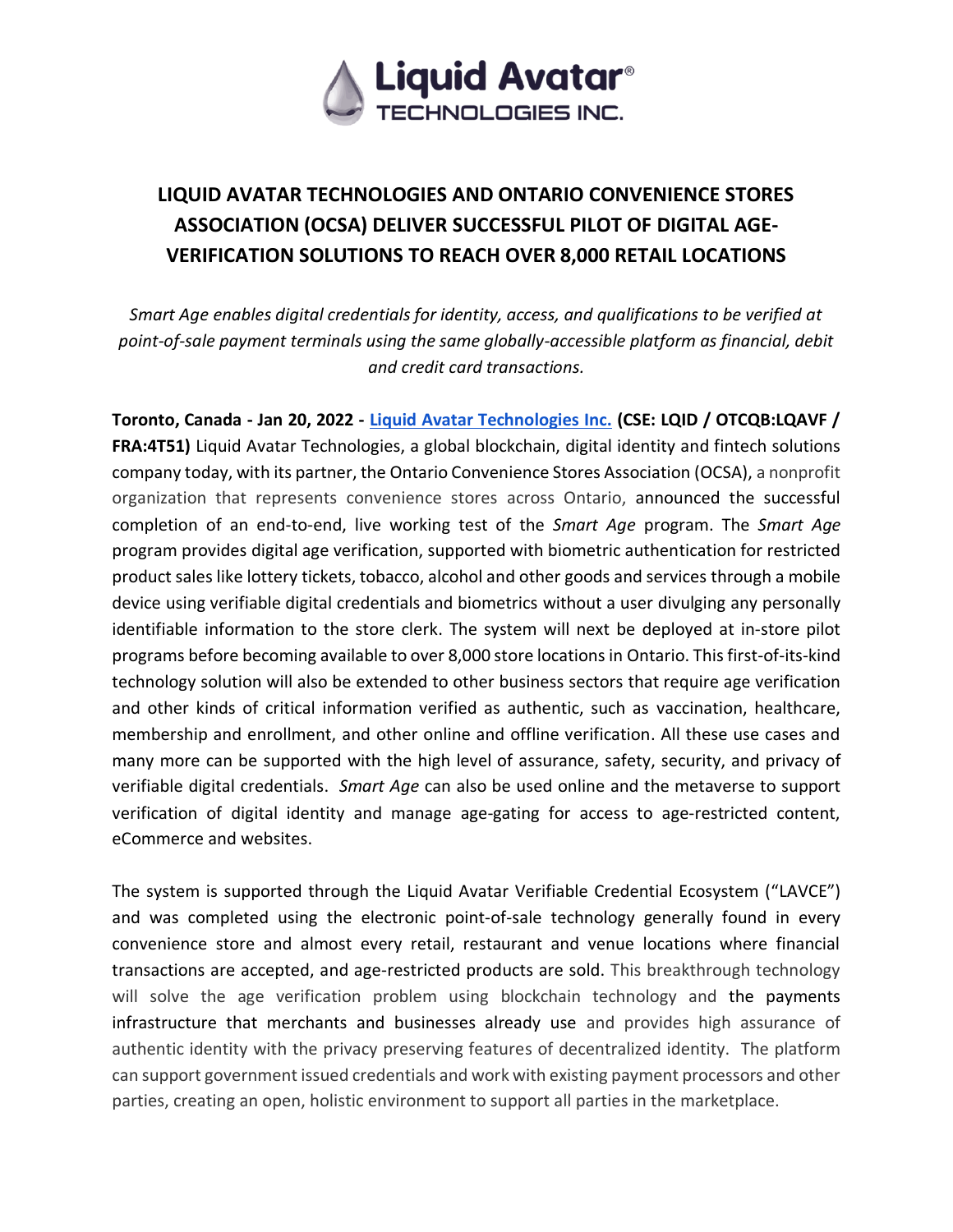

With daily foot traffic of over 3 million people in convenience stores and over 96% positive verification of age by individual convenience stores according to the OCSA, the opportunity to use digital verification tools and services to improve the customer and vendor experience and the quality of verification is critical to the industry as it looks to expand current age-restricted product sales. These include single sport betting and other lottery products, future opportunities with alcohol-based beverages, and other emerging categories.

*Smart Age* consists of in-store and out-of-home awareness campaigns and a Liquid Avatar Technologies' proprietary service called Passmate™, a transformative technology that makes secure data sharing and proof of identity easily available to consumers and businesses through existing Point of Sale (POS) and payment terminals. It uses verified digital credentials to confirm that the customer is of legal age to purchase restricted products. The program is expected to be available as both a Software as a Service monthly subscription and as a pay-as-you-go verification model with minimum requirements; there are current discussions underway to initiate program sponsorship.

The OCSA *State of the Industry* report, last published in December 2020 showed that in Ontario alone, there are over 72,000 full- and part-time employees selling almost \$3 billion in lottery sales, representing 17% of all convenience store purchases. Over 75% of all lottery sales in Ontario are purchased at convenience stores. In 2019, convenience store operators earned approximately \$218 Million in commissions for the sale of lottery tickets.

While lottery tickets sales represent only one of several age-restricted categories available in convenience stores, given the range of products sold, age verification is a critical issue. The failure to always comply with verification can lead to enforcement violations for the sale of future agerestricted products and include fines and loss of the ability to sell certain product, both of which may result in potential loss of income or business. *Smart Age*, based on the best practices developed with the OSCA and their working group over the past month, will be further piloted across the OCSA membership, many of which are independent, and family owned, to enhance the training and practices already in place at all convenience store locations.

*"Today marks an important milestone for the OCSA and the Smart Age program as our channel works to reach a success rate of 100% when restricting access to age restricted products across our more than 8,000 convenience store locations in the province. Working with our partner, Liquid Avatar Technologies, we have been able to create an easy-to-use, first of its kind, technology to support operators and their respective communities to increase safety and security while maintaining privacy for the individual," said Dave Bryans, CEO of the OCSA. "The OCSA is proud to be partnered with Liquid Avatar and feel that this digitally enabled solution will go a long way*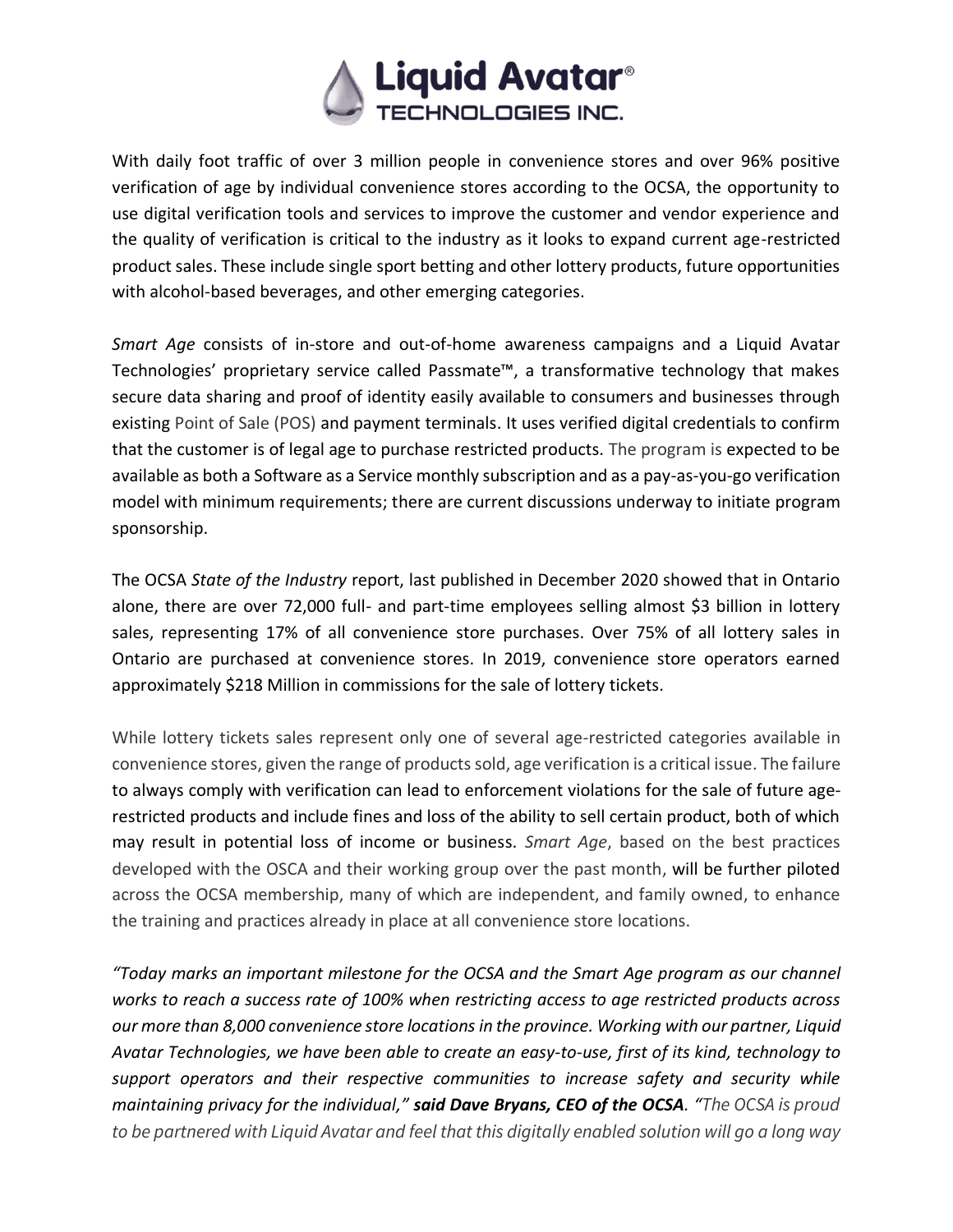

*to providing increased confidence to Ontario families that our channel is the most responsible when selling some of the most sensitive age restricted products in today's ever-changing market place.* 

*Smart Age* will turn a government ID into a verifiable digital age verification credential that is anchored to a blockchain, issued to a digital wallet, and together with biometric identification, like facial recognition, verified over standard merchant payment rails in a single transaction without having to collect or store Personal Identifiable Information (PII). Other types of information such as financial credentials, health status, and Covid-19 test results can also be turned into verifiable credentials held using this system, thereby reducing fake documents and identity theft.

Both *Smart Age* and Passmate™ are parts of a broad range of decentralized identity products offered by Liquid Avatar and co-developed with U.S.-based payments company [Dynamics Inc.](https://www.dynamicsinc.com/) and [Indicio,](https://indicio.tech/) a global leader in designing decentralized trusted data ecosystems that enable data to be authenticated in ways that prevent fraud, provide privacy, and enhance security through verified credentials. Liquid Avatar products run on the Indicio Network, a globally available blockchain-based distributed ledger on five continents, of which Liquid Avatar Technologies is a member. As healthcare applications are considered in the ecosystem, Indicio has contributed [Cardea](https://cardea.app/) to the Linux Foundation Public Health (LFPH) project as a complete opensource ecosystem for the sharing privacy-preserving digital health credentials. Indicio recently won [British Columbia's](https://digital.gov.bc.ca/marketplace/opportunities/code-with-us/e3dd1605-cc1d-4c30-a9ee-245940bccd0d) [</> Code With Us challenge](https://digital.gov.bc.ca/marketplace/opportunities/code-with-us/e3dd1605-cc1d-4c30-a9ee-245940bccd0d) to develop critical infrastructure for decentralized digital identity. Liquid Avatar is also partnered with Indicio on the use of verifiable credentials for health data and travel.

*"We're really excited to be working with OCSA to enhance the Smart Age program in Ontario convenience stores with a view to look together to expand this program to other business and community sectors both offline and online," said David Lucatch, CEO of Liquid Avatar Technologies, "We have achieved a real breakthrough in decentralized identity by being able to issue and verify over payment rails technology. Our collaborators in this—Indicio and Dynamics have opened the door to the mass adoption of verifiable digital credentials through ease of integration and use. The synergies we're creating through providing verifiable credential technology for c-stores, retailers, services operators, educators, eCommerce, health care, Covid tests, travel—along with our provision of identity in the metaverse will transform business and consumer behavior for the benefit of both."*

*"Liquid Avatar is leading the way on using verifiable credentials to solve real world and future world problems," says Heather Dahl, CEO of Indicio. "Age verification may sound simple, but it's*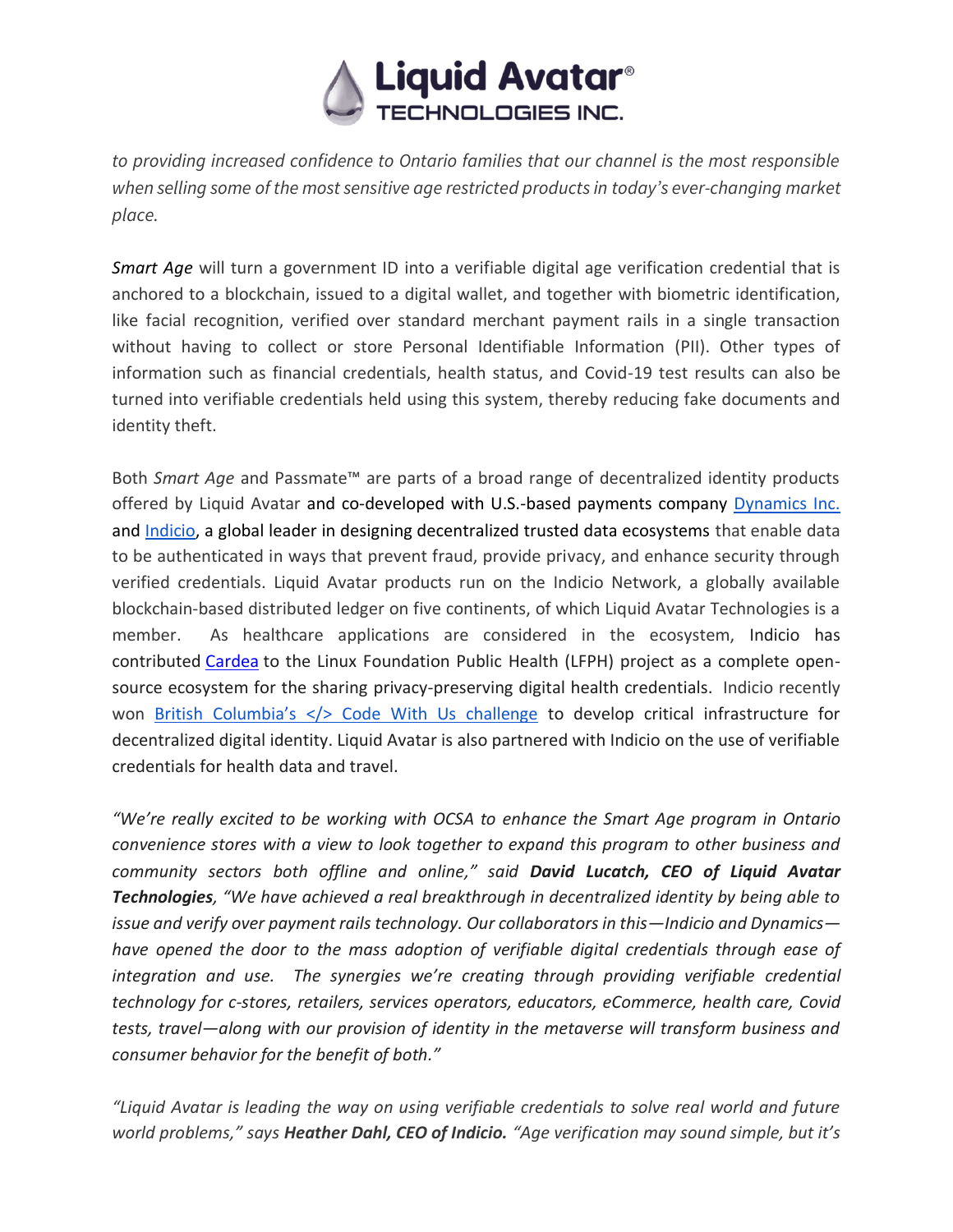

*an endless fake-ID challenge for store clerks who may have to do hundreds a day. Having a verifiable digital credential of a government issued ID that can be verified at the point of sale and through the point-of-sale technology is simple and elegant solution. But it also sets up a framework for using verifiable credentials to solve all kinds of issues that need data that can be trusted. The magic is in the creation of the digital credential—which allows the owner to hold personal information and to be able to prove that it is authentic without a third party accessing it or it needing to be stored somewhere where it can be misused or stolen."*

For more information, or to book a demonstration of the technology and how *Smart Age* can assist your organization to support your reopening and health care objectives, please contact Liquid Avatar Technologies.

###

# *If you would like to join our mailing list and receive updates from the Company, pleas[e](https://hello.liquidavatar.com/liquid-avatar-updates) [click here](https://hello.liquidavatar.com/liquid-avatar-updates)*

### **About OCSA [www.ontariocstores.ca](http://www.ontariocstores.ca/)**

The OCSA is a not-for-profit provincial association that is entirely funded by its members. Since our inception, we have grown steadily and today our membership includes the majority of regional chainstore operators, oil companies and other key suppliers in the industry.

The Mission of the Ontario Convenience Stores Association is to represent the economic interests of convenience store retailers in Ontario. Representing over 6,000 stores located in Ontario, the OCSA is engaged on many issues affecting convenience store retailers, most of which are independent family stores.

The members are committed to compliance with significant government regulations which include age verification for tobacco and lottery products. Nothing short of 100% is the goal of the association in being responsible community retailers and seeking identification from those individuals seeking to purchase age restricted products that appear to be 25 years old or younger.

It is our objective not only to strengthen OCSA as a strong voice and lobby for both retailers and suppliers, but one that provides an effective forum for all participants to meet and discuss common issues, concerns, and opportunities.

We act as an advocate for the best interests of our Members and our Industry. We provide a strong, coherent venue for their concerns through public forums and act as the industry voice in Ontario.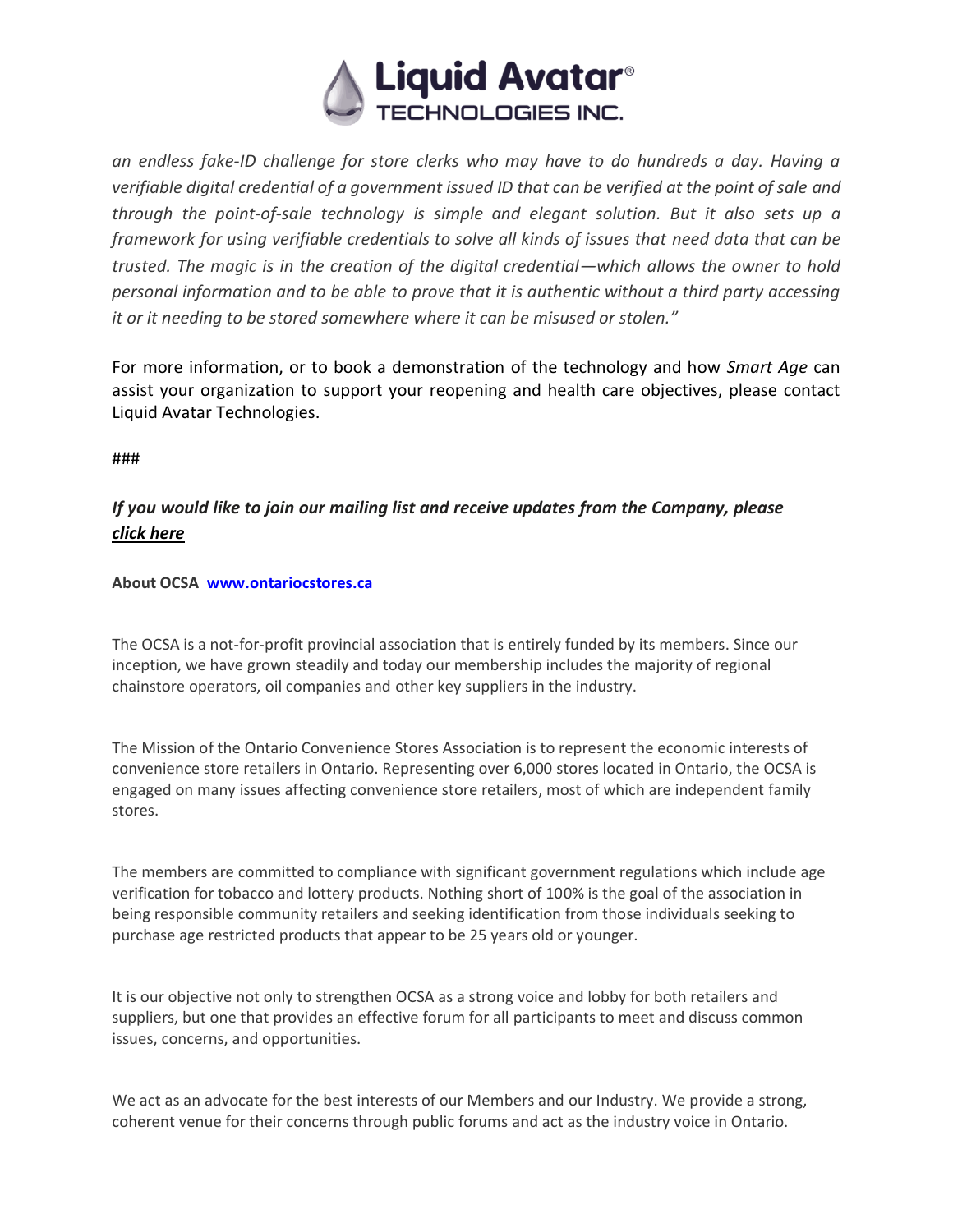

We work with other professional associations in Canada and the USA to represent our industry on relevant issues with all levels of government.

The Association works to promote and foster the establishment and maintenance of professional business standards and ethics throughout the convenience store industry.

#### **About Indicio – <https://indicio.tech/>**

Indicio provides companies the ability to create and manage Trusted Data Ecosystems for the exchange of high-value information, data assets, the creation of marketplaces, and the development of new business models around trusted data. Specializing in financial, healthcare, and travel markets, Indicio's global decentralized network, software, and information management products enable customers all over the world to issue, hold, and verify data through encrypted digital credentials. This technology and infrastructure allow companies to repeatedly and efficiently confirm data authenticity from its source without the expense or risk of direct integrations. TDEs simplify data compliance through privacy-bydesign architecture and continuous Zero-Trust security. Indicio TDEs boost bottom-line profit, mitigate costly risks, and enhance a company's reputation for information privacy.

#### **About Cardea [–](https://cardea.app/) [https://cardea.app](https://cardea.app/)**

Cardea is a complete ecosystem for the exchange of privacy-preserving digital credentials, open sourced as a project in Linux Foundation Public Health. Launched by Indicio.Tech, Cardea provides an easily verifiable, trustworthy, unalterable proof of health tests or vaccination that can be shared in a privacypreserving way. Cardea easily integrates with existing health systems to ensure trusted data sources for credentials and uses decentralized identity technology to enable better control of data for individuals. Cardea recently announced its first reference implementation in partnership with SITA for the Aruba government.

#### **About Liquid Avatar Technologies Inc. – [www.liquidavatartechnologies.com](http://www.liquidavatartechnologies.com/)**

Liquid Avatar Technologies Inc. focuses on the verification, management and monetization of Self Sovereign Identity, empowering users to control and benefit from the use of their online identity.

The Liquid Avatar Mobile App, available in the Apple App Store and Google Play is a verified Self Sovereign Identity platform that empowers users to create high quality digital icons representing their online personas. These icons allow users to manage and control their digital identity and Verifiable Access and Identity Credentials, and to use Liquid Avatars to share public and permission based private data when they want and with whom they want.

The Liquid Avatar Verifiable Credentials Ecosystem (LAVCE) has been developed to support all participants in a digital credential ecosystem, including the Holder, Issuer and Verifier, using state-of-the-art blockchain and open standards technologies initially as a node on the Indicio Network. The Company is a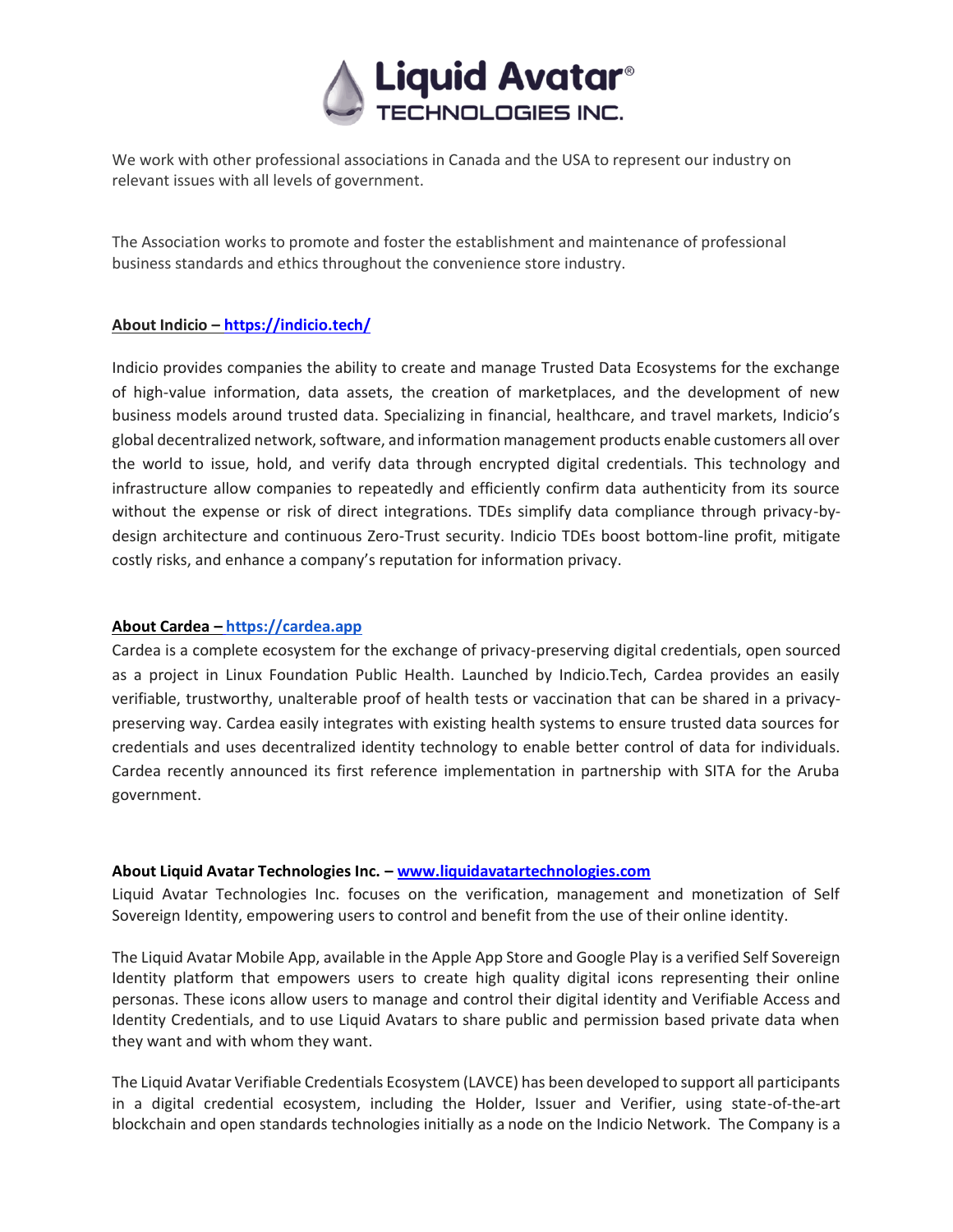

voting and steering committee member of the Trust over IP Foundation, founding and steering committee member of Cardea, a Linux Foundation Public Health project, member of the Good Health Pass collaborative, DIACC, the Covid Credentials Initiative ("CCI"), The Linux Foundation and a founding member of the Lumedic Exchange.

The Company has a suite of early-stage revenue generating programs that support the Liquid Avatar Mobile App program, including KABN KASH, a cash back and reward program that has over 500 leading online merchants and is working to release its own branded network payment card.

The Company's subsidiary, [Oasis Digital Studios,](https://oasisdigitalstudios.com/) is a creative and development agency that supports a wide range of artists, talent, and enterprises with Non-Fungible Token (NFT) solutions and has acquired 50% of the **Aftermath Islands** Metaverse program.

Liquid Avatar Technologies Inc. is publicly listed on the Canadian Securities Exchange (CSE) under the symbol "LQID" (CSE:LQID).

The Company also trades in the United States, on the OTCQB under the symbol "LQAVF" and in Frankfurt under the symbol "4T51".

If you have not already joined our mailing list and would like to receive updates on Liquid Avatar Technologies Inc., please [click here](https://hello.liquidavatar.com/liquid-avatar-updates) to join!

For more information, please visit [www.liquidavatartechnologies.com](http://www.liquidavatartechnologies.com/)

## **For further information, please contact:**

David Lucatch Chief Executive Officer 647-725-7742 Ext. 701 [ir@liquidavatar.com](mailto:ir@liquidavatar.com)

**For media inquiries, please contact:** Nicole Rodrigues NRPR Group [nicole@nrprgroup.com](mailto:nicole@nrprgroup.com)

*The CSE has not reviewed and does not accept responsibility for the adequacy or accuracy of this release.*

*All websites referred to are expressly not incorporated by reference into this press release.*

#### **Forward-Looking Information and Statements**

This press release contains certain "forward-looking information" within the meaning of applicable Canadian securities legislation and may also contain statements that may constitute "forward-looking statements" within the meaning of the safe harbor provisions of the United States Private Securities Litigation Reform Act of 1995. Such forward-looking information and